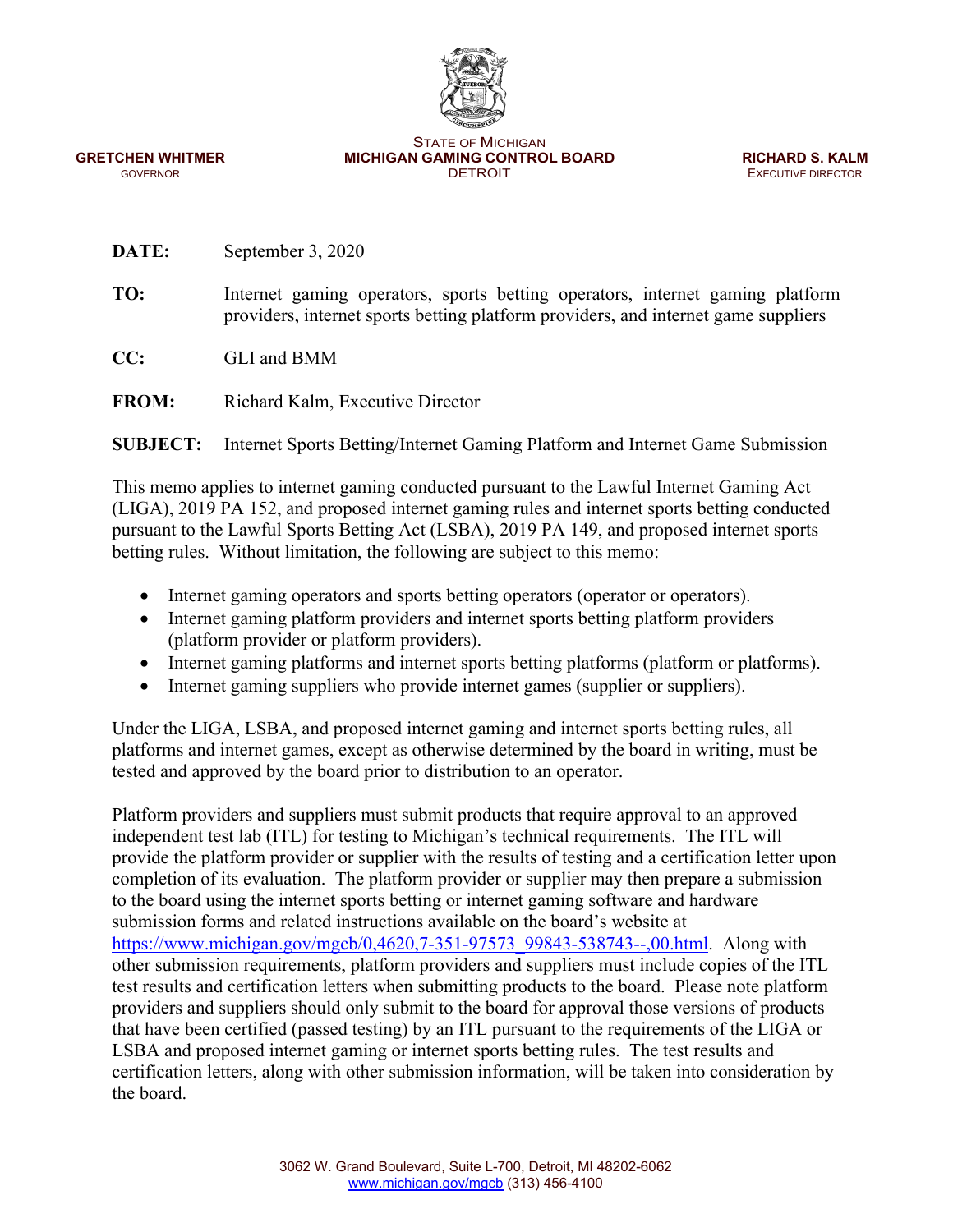As of the date of this memo, Gaming Laboratories International (GLI) is the only ITL approved by the board for product testing of platforms and/or internet games. The board is in the process of reviewing BMM Test Lab testing procedures and hopes to reach a decision on the use of that laboratory in the next several weeks.

The board's acceptance of an ITL's test results and certification letters creates no relationship, contractual or otherwise, with the ITL and in no way guarantees approval of a platform or internet game.

Platform providers and suppliers are responsible for all costs associated with the testing and evaluation services performed by an ITL.

The board has developed draft technical bulletins providing additional guidance on the platform and internet game requirements contained primarily in Part 3 of the proposed internet gaming and internet sports betting rules. These technical bulletins have been posted to our website at https://www.michigan.gov/mgcb/0,4620,7-351-97573\_99843-536456--,00.html for your review and consideration. The technical bulletins will be updated to reflect any changes in the final rules.

In addition, under the LIGA, LSBA, and proposed internet gaming and internet sports betting rules, all operators and their platform providers must submit change control processes that detail evaluation procedures for all updates and changes to equipment and platforms to the board for review and approval. Please submit change control processes to David Hicks at Hicksd8@michigan.gov.

As you are likely aware, the board asked each operator to submit its license application no later than July 31, 2020, and requested its prospective platform provider(s), suppliers, and vendors to submit their license or registration applications by August 14, 2020. In addition, each operator and each platform provider who will accept wagers on an operator's behalf were asked to submit their internal controls for internet gaming and/or internet sports betting (as applicable) for board review and approval by August 31, 2020.

If an operator has met the above application and internal control submission deadlines, we request that the operator work with its prospective platform provider(s) and all internet gaming suppliers to ensure its platform(s) and all internet games, respectively, are promptly submitted to an approved ITL for evaluation. This will allow the ITL to conduct testing prior to final approval of the internet gaming and internet sports betting rules. Platform providers and internet gaming suppliers should then prepare submissions and submit the platforms and internet games, as applicable, to the board for review and approval within 14 calendar days of the effective date of the final rules.

Additionally, operators and their platform providers should submit change control processes to the board for review and approval by September 25, 2020. GLI has published a change management program guide available at https://gaminglabs.com/gli-standards/